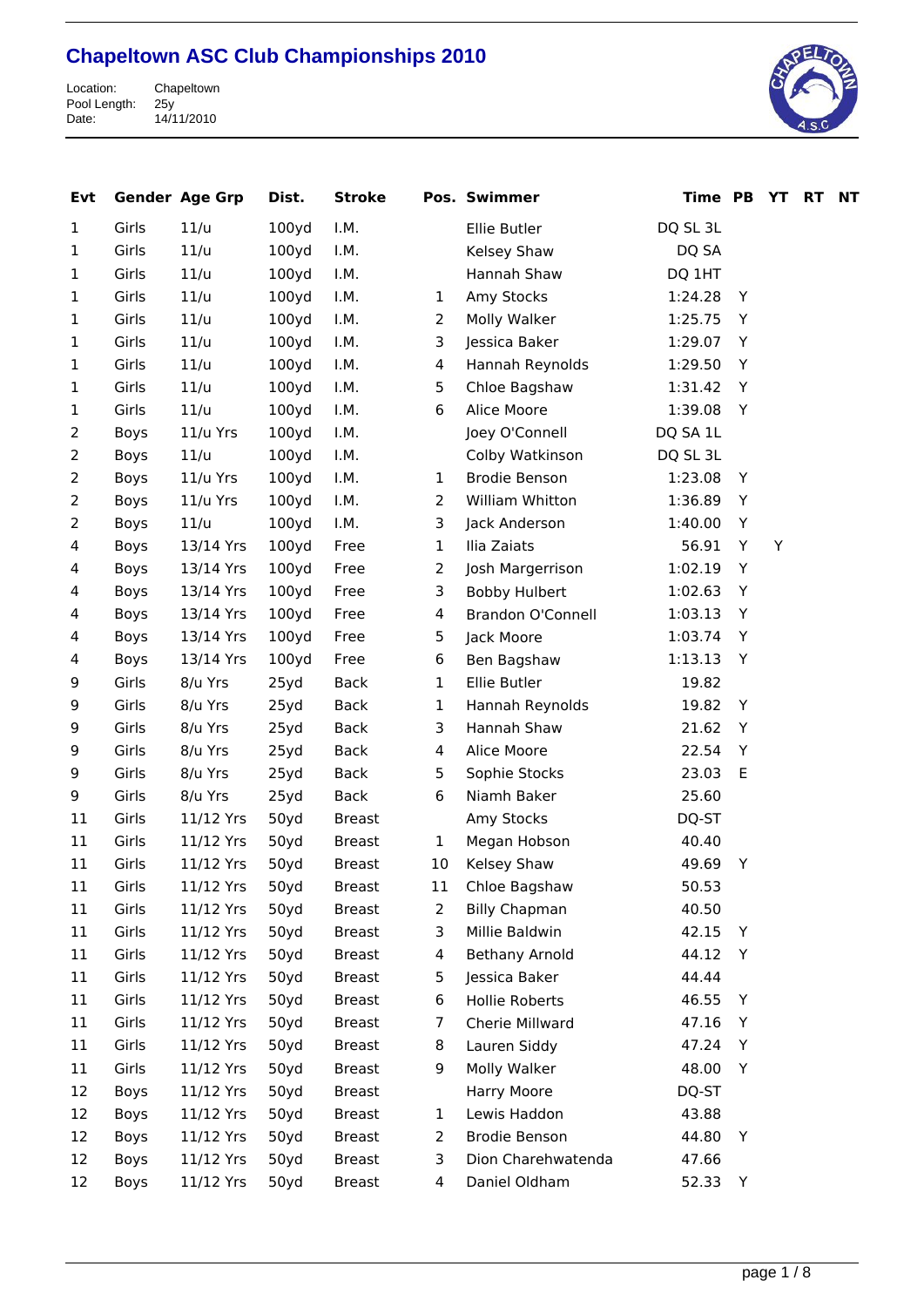Location: Chapeltown Pool Length: 25y Date: 14/11/2010



| 12 | Boys        | 11/12 Yrs | 50yd              | <b>Breast</b> | 5              | Ben Grayson              | 53.07   |   |   |
|----|-------------|-----------|-------------------|---------------|----------------|--------------------------|---------|---|---|
| 13 | Girls       | 15/o Yrs  | 100y <sub>d</sub> | I.M.          |                | Jessica Addy             | DQ-ST   |   |   |
| 13 | Girls       | 15/o Yrs  | 100y <sub>d</sub> | I.M.          | 1              | Vanessa Grayson          | 1:04.72 |   |   |
| 13 | Girls       | 15/o Yrs  | 100yd             | I.M.          | 2              | Lynne Dawson             | 1:14.68 |   |   |
| 13 | Girls       | 15/o Yrs  | 100yd             | I.M.          | 3              | Philippa Revitt          | 1:16.60 | Y |   |
| 14 | Boys        | 15/o Yrs  | 100yd             | I.M.          | 1              | Tom Allen                | 57.93   | Y |   |
| 14 | Boys        | 15/o Yrs  | 100y <sub>d</sub> | I.M.          | 2              | <b>Bruce Dickinson</b>   | 1:02.58 |   |   |
| 14 | Boys        | 15/o Yrs  | 100yd             | I.M.          | 3              | Lee Horsley              | 1:02.87 |   |   |
| 14 | Boys        | 15/o Yrs  | 100y <sub>d</sub> | I.M.          | 4              | Alec Baldwin             | 1:17.16 | Y |   |
| 14 | Boys        | 15/o Yrs  | 100y <sub>d</sub> | I.M.          | 5              | Joseph Mee               | 1:23.01 |   |   |
| 16 | Boys        | 13/14 Yrs | 100y <sub>d</sub> | Fly           | 1              | Ilia Zaiats              | 1:06.75 | Υ |   |
| 16 | Boys        | 13/14 Yrs | 100y <sub>d</sub> | Fly           | $\overline{2}$ | Josh Margerrison         | 1:16.86 | Υ |   |
| 16 | Boys        | 13/14 Yrs | 100y <sub>d</sub> | Fly           | 3              | Jack Moore               | 1:17.79 | Y |   |
| 16 | Boys        | 13/14 Yrs | 100y <sub>d</sub> | Fly           | 4              | <b>Brandon O'Connell</b> | 1:18.91 | Υ |   |
| 16 | Boys        | 13/14 Yrs | 100y <sub>d</sub> | Fly           | 5              | Ben Bagshaw              | 1:24.45 |   |   |
| 16 | Boys        | 13/14 Yrs | 100yd             | Fly           | 6              | <b>Bobby Hulbert</b>     | 1:27.92 |   |   |
| 19 | Girls       | 9/10 Yrs  | 25yd              | <b>Breast</b> |                | Hannah Shaw              | DQ-SA   |   |   |
| 19 | Girls       | 9/10 Yrs  | 25yd              | <b>Breast</b> | $\mathbf{1}$   | Ellie Butler             | 20.59   | Y |   |
| 19 | Girls       | 9/10 Yrs  | 25yd              | <b>Breast</b> | $\overline{2}$ | Hannah Reynolds          | 22.08   | Υ |   |
| 19 | Girls       | 9/10 Yrs  | 25yd              | <b>Breast</b> | 3              | Alice Moore              | 22.64   |   |   |
| 19 | Girls       | 9/10 Yrs  | 25yd              | <b>Breast</b> | 4              | Sophie Stocks            | 26.45   | Y |   |
| 19 | Girls       | 9/10 Yrs  | 25yd              | <b>Breast</b> | 5              | Niamh Baker              | 30.42   | Y |   |
| 21 | Girls       | 11/12 Yrs | 50yd              | Free          | $\mathbf{1}$   | Megan Hobson             | 30.68   |   |   |
| 21 | Girls       | 11/12 Yrs | 50yd              | Free          | 10             | Lauren Siddy             | 37.71   |   |   |
| 21 | Girls       | 11/12 Yrs | 50yd              | Free          | 11             | Cherie Millward          | 37.97   | Υ |   |
| 21 | Girls       | 11/12 Yrs | 50yd              | Free          | 12             | Chloe Bagshaw            | 38.12   |   |   |
| 21 | Girls       | 11/12 Yrs | 50yd              | Free          | $\overline{2}$ | <b>Billy Chapman</b>     | 31.18   | Y |   |
| 21 | Girls       | 11/12 Yrs | 50yd              | Free          | 3              | Millie Baldwin           | 32.52   | Y |   |
| 21 | Girls       | 11/12 Yrs | 50yd              | Free          | 4              | Jessica Baker            | 34.17   |   |   |
| 21 | Girls       | 11/12 Yrs | 50yd              | Free          | 5              | <b>Hollie Roberts</b>    | 34.63   |   |   |
| 21 | Girls       | 11/12 Yrs | 50yd              | Free          | 6              | <b>Bethany Arnold</b>    | 35.01   | Y |   |
| 21 | Girls       | 11/12 Yrs | 50yd              | Free          | 7              | Molly Walker             | 35.19   | Y |   |
| 21 | Girls       | 11/12 Yrs | 50yd              | Free          | 8              | Amy Stocks               | 35.86   |   |   |
| 21 | Girls       | 11/12 Yrs | 50yd              | Free          | 9              | Kelsey Shaw              | 37.44   | Υ |   |
| 22 | Boys        | 11/12 Yrs | 50yd              | Free          | 1              | Harry Moore              | 31.12   | Y |   |
| 22 | Boys        | 11/12 Yrs | 50yd              | Free          | 2              | Lewis Haddon             | 31.31   |   |   |
| 22 | Boys        | 11/12 Yrs | 50yd              | Free          | 3              | <b>Brodie Benson</b>     | 32.10   | Υ |   |
| 22 | Boys        | 11/12 Yrs | 50yd              | Free          | 4              | Joey O'Connell           | 34.04   | Y |   |
| 22 | Boys        | 11/12 Yrs | 50yd              | Free          | 5              | <b>Bradley Hulbert</b>   | 34.62   |   |   |
| 22 | Boys        | 11/12 Yrs | 50yd              | Free          | 6              | Dion Charehwatenda       | 37.83   |   |   |
| 22 | <b>Boys</b> | 11/12 Yrs | 50yd              | Free          | 7              | Daniel Oldham            | 41.15   |   |   |
| 22 | Boys        | 11/12 Yrs | 50yd              | Free          | 8              | Ben Grayson              | 42.31   | Y |   |
| 25 | Girls       | 13/14 Yrs | 100y <sub>d</sub> | Free          | 1              | Laurie Monaghan          | 59.91   | Υ | Y |
| 25 | Girls       | 13/14 Yrs | 100yd             | Free          | 2              | Hannah Stocks            | 1:10.96 |   |   |
| 25 | Girls       | 13/14 Yrs | 100y <sub>d</sub> | Free          | 3              | Chantelle Benson         | 1:12.75 |   |   |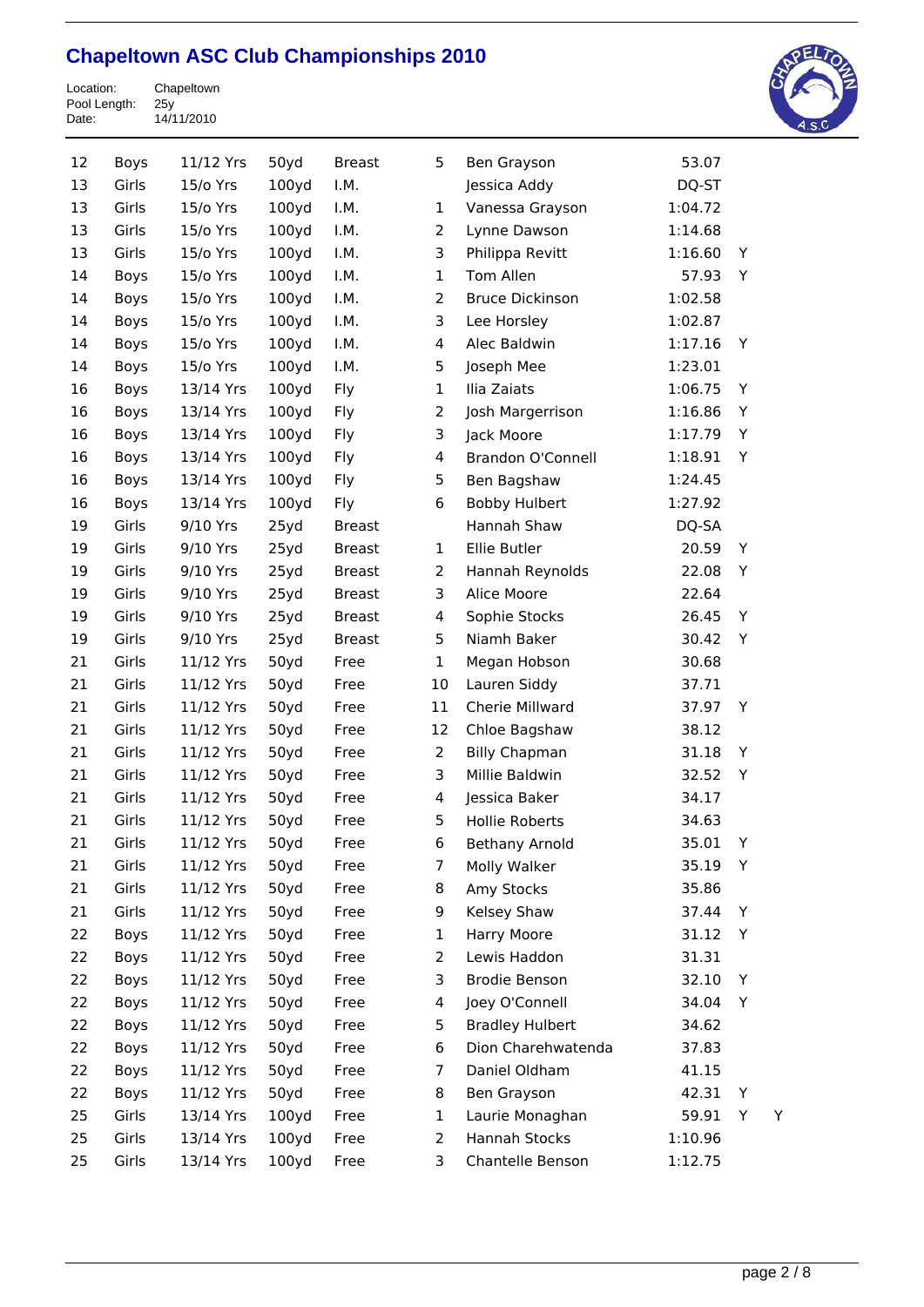Location: Chapeltown Pool Length: 25y Date: 14/11/2010



| 25 | Girls       | 13/14 Yrs         | 100y <sub>d</sub> | Free          | 4              | Demi Benson              | 1:15.98 |   |  |
|----|-------------|-------------------|-------------------|---------------|----------------|--------------------------|---------|---|--|
| 25 | Girls       | 13/14 Yrs         | 100y <sub>d</sub> | Free          | 5              | Ashleigh Revitt          | 1:22.33 | Y |  |
| 26 | Boys        | 13/14 Yrs         | 100y <sub>d</sub> | Free          | $\mathbf 1$    | Ilia Zaiats              | 59.85   |   |  |
| 26 | <b>Boys</b> | 13/14 Yrs         | 100yd             | Free          | $\overline{2}$ | Josh Margerrison         | 1:03.44 |   |  |
| 26 | Boys        | 13/14 Yrs         | 100y <sub>d</sub> | Free          | 3              | Jack Moore               | 1:04.61 |   |  |
| 26 | Boys        | 13/14 Yrs         | 100y <sub>d</sub> | Free          | 4              | <b>Brandon O'Connell</b> | 1:05.28 |   |  |
| 26 | Boys        | 13/14 Yrs         | 100y <sub>d</sub> | Free          | 5              | <b>Bobby Hulbert</b>     | 1:06.28 |   |  |
| 27 | Girls       | 8/u Yrs           | 25yd              | Fly           | 1              | Ellie Brammer            | 21.98   | Y |  |
| 27 | Girls       | 8/u Yrs           | 25yd              | Fly           | $\overline{2}$ | Lily Walker              | 24.18   | Υ |  |
| 28 | Boys        | 8/u Yrs           | 25yd              | Fly           | 1              | Jack Anderson            | 21.52   | Y |  |
| 29 | Girls       | 9/10 Yrs          | 25yd              | <b>Back</b>   | $\mathbf{1}$   | Ellie Butler             | 19.00   | Y |  |
| 29 | Girls       | 9/10 Yrs          | 25yd              | <b>Back</b>   | $\overline{2}$ | Hannah Reynolds          | 20.55   |   |  |
| 29 | Girls       | 9/10 Yrs          | 25yd              | <b>Back</b>   | 3              | Hannah Shaw              | 21.99   |   |  |
| 29 | Girls       | 9/10 Yrs          | 25yd              | <b>Back</b>   | 4              | Sophie Stocks            | 23.03   | Е |  |
| 29 | Girls       | 9/10 Yrs          | 25yd              | <b>Back</b>   | 5              | Alice Moore              | 24.00   |   |  |
| 30 | Boys        | 9/10 Yrs          | 25yd              | <b>Back</b>   | $\mathbf 1$    | Colby Watkinson          | 19.83   |   |  |
| 30 | Boys        | 9/10 Yrs          | 25yd              | <b>Back</b>   | $\overline{2}$ | Paul Freer               | 20.12   | Y |  |
| 30 | Boys        | 9/10 Yrs          | 25yd              | <b>Back</b>   | 3              | William Whitton          | 20.79   | Υ |  |
| 30 | Boys        | 9/10 Yrs          | 25yd              | <b>Back</b>   | 4              | Joshua Page              | 21.96   | Y |  |
| 31 | Girls       | 11/12 Yrs         | 50yd              | <b>Breast</b> | 1              | <b>Billy Chapman</b>     | 39.54   |   |  |
| 31 | Girls       | 11/12 Yrs         | 50yd              | <b>Breast</b> | $\overline{2}$ | Megan Hobson             | 40.08   | Y |  |
| 31 | Girls       | 11/12 Yrs         | 50yd              | <b>Breast</b> | 3              | Millie Baldwin           | 43.19   |   |  |
| 31 | Girls       | 11/12 Yrs         | 50yd              | <b>Breast</b> | 4              | Jessica Baker            | 43.55   | Y |  |
| 31 | Girls       | 11/12 Yrs         | 50yd              | <b>Breast</b> | 5              | <b>Bethany Arnold</b>    | 44.34   |   |  |
| 32 | Boys        | 11/12 Yrs         | 50yd              | <b>Breast</b> | 1              | Lewis Haddon             | 43.47   |   |  |
| 32 | Boys        | 11/12 Yrs         | 50yd              | <b>Breast</b> | $\overline{2}$ | <b>Brodie Benson</b>     | 45.08   |   |  |
| 32 | Boys        | 11/12 Yrs         | 50yd              | <b>Breast</b> | 3              | Dion Charehwatenda       | 47.39   | Y |  |
| 32 | Boys        | 11/12 Yrs         | 50yd              | <b>Breast</b> | 4              | Ben Grayson              | 52.92   | Y |  |
| 32 | <b>Boys</b> | 11/12 Yrs         | 50yd              | <b>Breast</b> | 5              | Daniel Oldham            | 52.92   |   |  |
| 33 | Girls       | 15/o Yrs          | 100y <sub>d</sub> | <b>Breast</b> | $\mathbf 1$    | Vanessa Grayson          | 1:11.73 |   |  |
| 33 | Girls       | 15/o Yrs          | 100yd             | Breast        | 2              | Philippa Revitt          | 1:21.68 | Y |  |
| 33 | Girls       | 15/o Yrs          | 100y <sub>d</sub> | <b>Breast</b> | 3              | Lynne Dawson             | 1:25.55 |   |  |
| 34 | Boys        | 15/o Yrs          | 100y <sub>d</sub> | <b>Breast</b> |                | Alec Baldwin             | DQ-ST   |   |  |
| 34 | Boys        | 15/o Yrs          | 100y <sub>d</sub> | <b>Breast</b> | 1              | Tom Allen                | 1:10.88 | Υ |  |
| 34 | Boys        | 15/o Yrs          | 100yd             | <b>Breast</b> | 2              | Lee Horsley              | 1:17.30 |   |  |
| 34 | Boys        | 15/o Yrs          | 100y <sub>d</sub> | <b>Breast</b> | 3              | Joseph Mee               | 1:35.80 |   |  |
| 35 | Girls       | 12/13/14 Yrs100yd |                   | I.M.          |                | Hannah Stocks            | DQ-T3L  |   |  |
| 35 | Girls       | 12/13/14 Yrs100yd |                   | I.M.          |                | <b>Hollie Roberts</b>    | DQ-SA   |   |  |
| 35 | Girls       | 12/13/14 Yrs100yd |                   | I.M.          | 1              | Laurie Monaghan          | 1:13.78 |   |  |
| 35 | Girls       | 12/13/14 Yrs100yd |                   | I.M.          | 1              | Demi Benson              | 1:26.05 | Y |  |
| 35 | Girls       | 12/13/14 Yrs100yd |                   | I.M.          | 2              | <b>Billy Chapman</b>     | 1:18.38 | Υ |  |
| 35 | Girls       | 12/13/14 Yrs100yd |                   | I.M.          | 2              | Chantelle Benson         | 1:26.28 |   |  |
| 35 | Girls       | 12/13/14 Yrs100yd |                   | I.M.          | 3              | Millie Baldwin           | 1:22.08 | Y |  |
| 35 | Girls       | 12/13/14 Yrs100yd |                   | I.M.          | 3              | Ashleigh Revitt          | 1:34.55 | Υ |  |
| 35 | Girls       | 12/13/14 Yrs100yd |                   | I.M.          | 4              | Cherie Millward          | 1:39.15 | Υ |  |
|    |             |                   |                   |               |                |                          |         |   |  |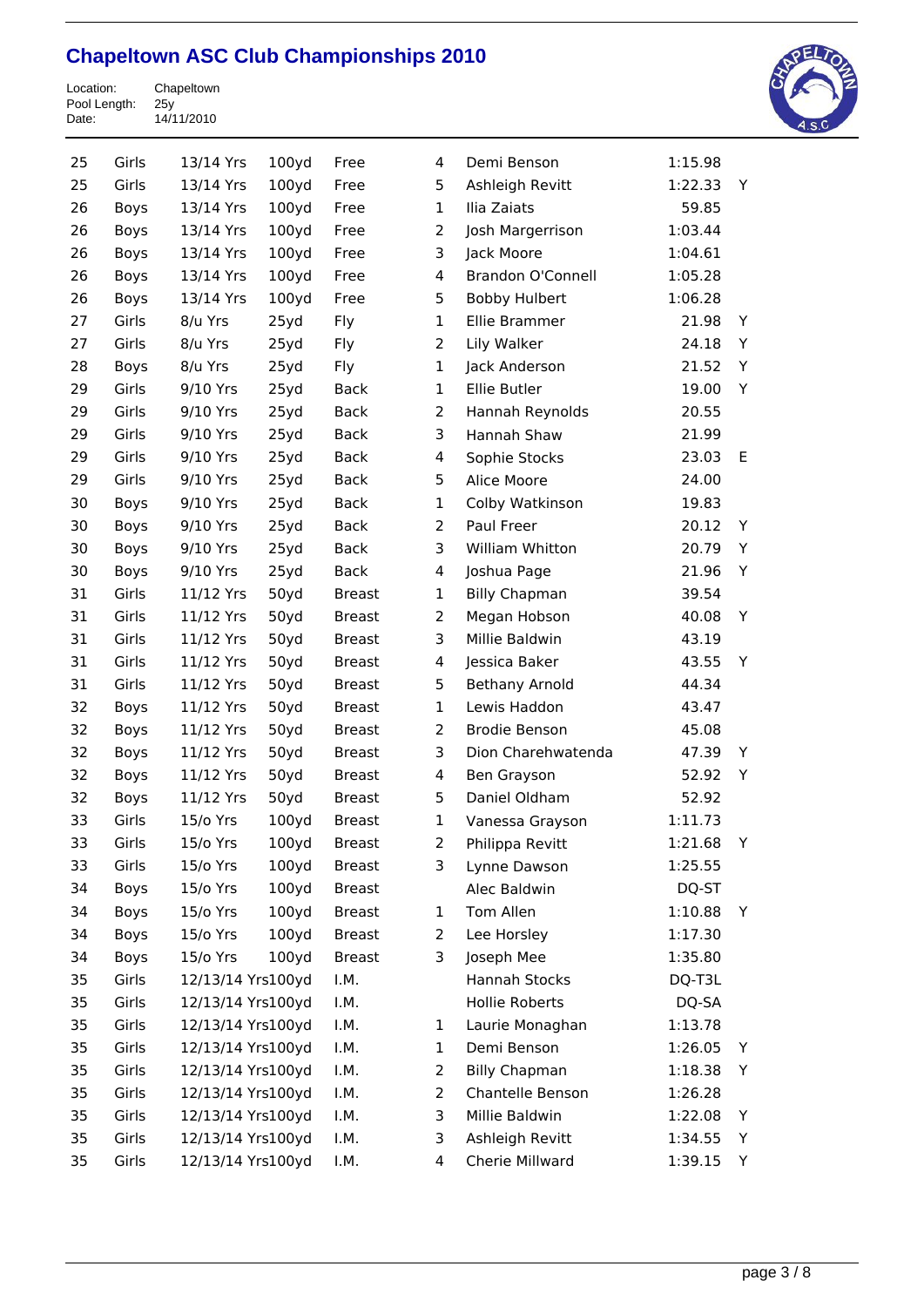Location: Chapeltown Pool Length: 25y Date: 14/11/2010



| 36 | Boys        | 12/13/14 Yrs100yd |      | I.M.          |                         | Dion Charehwatenda       | DQ-SA1L |   |
|----|-------------|-------------------|------|---------------|-------------------------|--------------------------|---------|---|
| 36 | Boys        | 12/13/14 Yrs100yd |      | I.M.          |                         | Jack Moore               | DQ-SL1L |   |
| 36 | Boys        | 12/13/14 Yrs100yd |      | I.M.          | $\mathbf{1}$            | Ilia Zaiats              | 1:07.24 | Y |
| 36 | Boys        | 12/13/14 Yrs100yd |      | I.M.          | $\mathbf{1}$            | Harry Moore              | 1:20.50 | Y |
| 36 | <b>Boys</b> | 12/13/14 Yrs100yd |      | I.M.          | $\overline{2}$          | Ben Bagshaw              | 1:23.22 | Y |
| 36 | Boys        | 12/13/14 Yrs100yd |      | I.M.          | $\overline{2}$          | <b>Bobby Hulbert</b>     | 1:13.89 | Υ |
| 36 | <b>Boys</b> | 12/13/14 Yrs100yd |      | I.M.          | 3                       | Josh Margerrison         | 1:15.64 | Y |
| 36 | Boys        | 12/13/14 Yrs100yd |      | I.M.          | 3                       | <b>Bradley Hulbert</b>   | 1:27.41 | Y |
| 36 | <b>Boys</b> | 12/13/14 Yrs100yd |      | I.M.          | 4                       | <b>Brandon O'Connell</b> | 1:16.36 |   |
| 36 | Boys        | 12/13/14 Yrs100yd |      | I.M.          | 5                       | Lewis Haddon             | 1:24.52 | Y |
| 39 | Girls       | 9/10 Yrs          | 25yd | Free          | $\mathbf{1}$            | Ellie Butler             | 16.64   |   |
| 39 | Girls       | 9/10 Yrs          | 25yd | Free          | $\overline{2}$          | Hannah Reynolds          | 16.91   | Y |
| 39 | Girls       | 9/10 Yrs          | 25yd | Free          | 3                       | Hannah Shaw              | 18.18   | Y |
| 39 | Girls       | 9/10 Yrs          | 25yd | Free          | 4                       | Alice Moore              | 18.21   | Y |
| 39 | Girls       | 9/10 Yrs          | 25yd | Free          | 5                       | Sophie Stocks            | 20.18   | Υ |
| 39 | Girls       | 9/10 Yrs          | 25yd | Free          | 6                       | Niamh Baker              | 22.25   |   |
| 41 | Girls       | 11/12 Yrs         | 50yd | Fly           |                         | Lauren Siddy             | DQ-SA   |   |
| 41 | Girls       | 11/12 Yrs         | 50yd | Fly           |                         | Kelsey Shaw              | DQ-SA   |   |
| 41 | Girls       | 11/12 Yrs         | 50yd | Fly           | $\mathbf{1}$            | Megan Hobson             | 35.16   |   |
| 41 | Girls       | 11/12 Yrs         | 50yd | Fly           | $\overline{2}$          | <b>Billy Chapman</b>     | 36.02   |   |
| 41 | Girls       | 11/12 Yrs         | 50yd | Fly           | 3                       | Molly Walker             | 39.30   |   |
| 41 | Girls       | 11/12 Yrs         | 50yd | Fly           | 4                       | Millie Baldwin           | 39.54   |   |
| 41 | Girls       | 11/12 Yrs         | 50yd | Fly           | 5                       | Amy Stocks               | 39.54   |   |
| 41 | Girls       | 11/12 Yrs         | 50yd | Fly           | 6                       | <b>Hollie Roberts</b>    | 43.84   | Y |
| 41 | Girls       | 11/12 Yrs         | 50yd | Fly           | $\overline{7}$          | Chloe Bagshaw            | 45.08   |   |
| 41 | Girls       | 11/12 Yrs         | 50yd | Fly           | 8                       | Cherie Millward          | 47.80   |   |
| 42 | Boys        | 11/12 Yrs         | 50yd | Fly           |                         | Daniel Oldham            | DQ-S    |   |
| 42 | Boys        | 11/12 Yrs         | 50yd | Fly           |                         | Ben Grayson              | DQ-SA   |   |
| 42 | Boys        | 11/12 Yrs         | 50yd | Fly           |                         | Dion Charehwatenda       | DQ-SA   |   |
| 42 | Boys        | 11/12 Yrs         | 50yd | Fly           | 1                       | Lewis Haddon             | 36.85   | Υ |
| 42 | Boys        | 11/12 Yrs         | 50yd | Fly           | 2                       | Brodie Benson            | 37.54   |   |
| 42 | Boys        | 11/12 Yrs         | 50yd | Fly           | 3                       | Harry Moore              | 37.63   | Y |
| 42 | Boys        | 11/12 Yrs         | 50yd | Fly           | $\overline{\mathbf{4}}$ | <b>Bradley Hulbert</b>   | 40.83   | Y |
| 47 | Girls       | 8/u Yrs           | 25yd | <b>Back</b>   | 1                       | Ellie Brammer            | 20.47   | Y |
| 47 | Girls       | 8/u Yrs           | 25yd | <b>Back</b>   | $\overline{2}$          | Lily Walker              | 23.60   |   |
| 48 | Boys        | 8/u Yrs           | 25yd | <b>Back</b>   | $\mathbf{1}$            | Jack Anderson            | 21.88   | Y |
| 49 | Girls       | 9/10 Yrs          | 25yd | <b>Breast</b> | $\mathbf{1}$            | Ellie Butler             | 20.85   |   |
| 49 | Girls       | 9/10 Yrs          | 25yd | <b>Breast</b> | 2                       | Alice Moore              | 21.78   | Y |
| 49 | Girls       | 9/10 Yrs          | 25yd | <b>Breast</b> | 3                       | Hannah Reynolds          | 22.26   |   |
| 49 | Girls       | 9/10 Yrs          | 25yd | <b>Breast</b> | 4                       | Sophie Stocks            | 26.88   |   |
| 49 | Girls       | 9/10 Yrs          | 25yd | <b>Breast</b> | 5                       | Niamh Baker              | 32.36   |   |
| 50 | Boys        | 9/10 Yrs          | 25yd | <b>Breast</b> |                         | Joshua Page              | DQ-ST   |   |
| 50 | Boys        | 9/10 Yrs          | 25yd | <b>Breast</b> |                         | Colby Watkinson          | DQ-ST   |   |
| 50 | Boys        | 9/10 Yrs          | 25yd | <b>Breast</b> | $\mathbf{1}$            | William Whitton          | 22.54   | Y |
| 50 | Boys        | 9/10 Yrs          | 25yd | <b>Breast</b> | $\overline{a}$          | Paul Freer               | 25.64   | Y |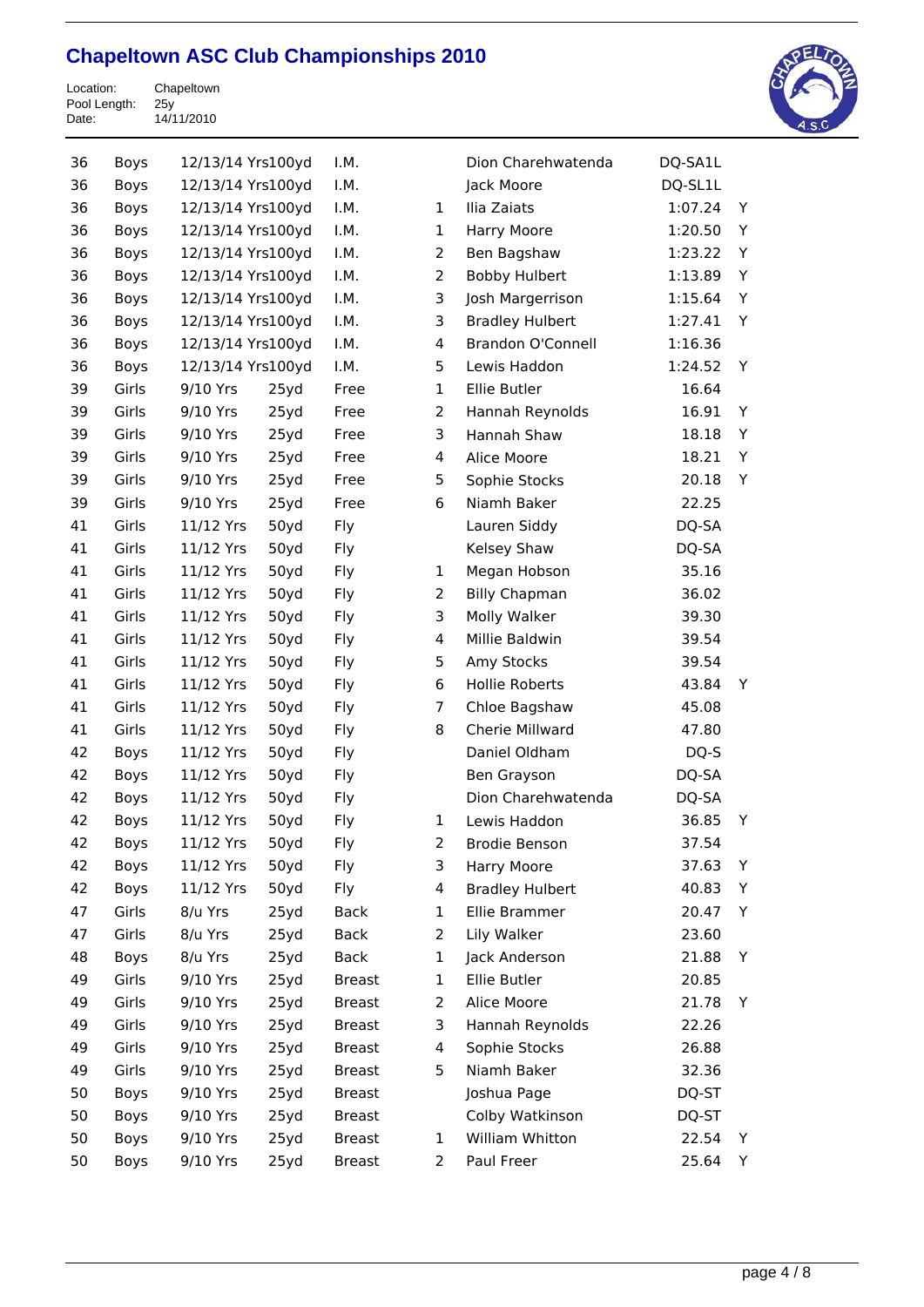

| 51 | Girls | 11/12 Yrs | 50yd              | Free        | 1              | Megan Hobson             | 30.27   | Y | Y |  |
|----|-------|-----------|-------------------|-------------|----------------|--------------------------|---------|---|---|--|
| 51 | Girls | 11/12 Yrs | 50yd              | Free        | $\overline{2}$ | <b>Billy Chapman</b>     | 31.93   |   |   |  |
| 51 | Girls | 11/12 Yrs | 50yd              | Free        | 3              | Millie Baldwin           | 32.69   |   |   |  |
| 51 | Girls | 11/12 Yrs | 50yd              | Free        | 4              | Jessica Baker            | 33.49   | Υ |   |  |
| 51 | Girls | 11/12 Yrs | 50yd              | Free        | 5              | Hollie Roberts           | 34.30   |   |   |  |
| 52 | Boys  | 11/12 Yrs | 50yd              | Free        | 1              | Lewis Haddon             | 30.98   | Y |   |  |
| 52 | Boys  | 11/12 Yrs | 50yd              | Free        | $\overline{2}$ | Harry Moore              | 31.84   |   |   |  |
| 52 | Boys  | 11/12 Yrs | 50yd              | Free        | 3              | <b>Brodie Benson</b>     | 32.49   |   |   |  |
| 52 | Boys  | 11/12 Yrs | 50yd              | Free        | $\overline{4}$ | <b>Bradley Hulbert</b>   | 33.96   | Υ |   |  |
| 52 | Boys  | 11/12 Yrs | 50yd              | Free        | 5              | Joey O'Connell           | 34.44   |   |   |  |
| 53 | Girls | 13/14 Yrs | 100yd             | Fly         | $\mathbf 1$    | Hannah Stocks            | 1:18.84 | Υ |   |  |
| 53 | Girls | 13/14 Yrs | 100yd             | Fly         | $\overline{2}$ | Laurie Monaghan          | 1:20.83 | Υ |   |  |
| 53 | Girls | 13/14 Yrs | 100yd             | Fly         | 3              | Demi Benson              | 1:43.42 |   |   |  |
| 54 | Boys  | 13/14 Yrs | 100yd             | Fly         | $\mathbf 1$    | Ilia Zaiats              | 1:08.24 |   |   |  |
| 54 | Boys  | 13/14 Yrs | 100yd             | Fly         | $\overline{2}$ | Josh Margerrison         | 1:19.56 |   |   |  |
| 54 | Boys  | 13/14 Yrs | 100yd             | Fly         | 3              | Ben Bagshaw              | 1:22.53 | Y |   |  |
| 54 | Boys  | 13/14 Yrs | 100yd             | Fly         | $\overline{4}$ | Jack Moore               | 1:22.86 |   |   |  |
| 54 | Boys  | 13/14 Yrs | 100yd             | Fly         | 5              | <b>Brandon O'Connell</b> | 1:25.72 |   |   |  |
| 55 | Girls | 15/o Yrs  | 100y <sub>d</sub> | Free        |                | Jessica Addy             | DQ-ST   |   |   |  |
| 55 | Girls | 15/o Yrs  | 100yd             | Free        | $\mathbf{1}$   | Vanessa Grayson          | 57.70   |   |   |  |
| 55 | Girls | 15/o Yrs  | 100yd             | Free        | $\overline{2}$ | Lynne Dawson             | 1:04.77 |   |   |  |
| 55 | Girls | 15/o Yrs  | 100yd             | Free        | 3              | Philippa Revitt          | 1:07.08 |   |   |  |
| 56 | Boys  | 15/o Yrs  | 100yd             | Free        | $\mathbf 1$    | Tom Allen                | 51.82   |   | Υ |  |
| 56 | Boys  | 15/o Yrs  | 100yd             | Free        | $\overline{2}$ | <b>Bruce Dickinson</b>   | 51.89   | Υ |   |  |
| 56 | Boys  | 15/o Yrs  | 100yd             | Free        | 3              | Lee Horsley              | 53.35   | Υ |   |  |
| 56 | Boys  | 15/o Yrs  | 100yd             | Free        | 4              | Alec Baldwin             | 1:05.94 |   |   |  |
| 56 | Boys  | 15/o Yrs  | 100yd             | Free        | 5              | Joseph Mee               | 1:17.00 |   |   |  |
| 59 | Girls | 9/10 Yrs  | 25yd              | Fly         |                | Hannah Shaw              | DQ-SL   |   |   |  |
| 59 | Girls | 9/10 Yrs  | 25yd              | Fly         |                | Niamh Baker              | DQ-SA   |   |   |  |
| 59 | Girls | 9/10 Yrs  | 25yd              | Fly         |                | Sophie Stocks            | DQ-SA   |   |   |  |
| 59 | Girls | 9/10 Yrs  | 25yd              | Fly         | $\mathbf 1$    | Ellie Butler             | 19.44   |   |   |  |
| 59 | Girls | 9/10 Yrs  | 25yd              | Fly         | $\overline{2}$ | Hannah Reynolds          | 20.16   |   |   |  |
| 59 | Girls | 9/10 Yrs  | 25yd              | Fly         | 3              | Alice Moore              | 23.21   |   |   |  |
| 61 | Girls | 11/12 Yrs | 50yd              | <b>Back</b> | 1              | Megan Hobson             | 35.95   | Υ |   |  |
| 61 | Girls | 11/12 Yrs | 50yd              | <b>Back</b> | $\overline{2}$ | <b>Billy Chapman</b>     | 36.49   |   |   |  |
| 61 | Girls | 11/12 Yrs | 50yd              | Back        | 3              | Millie Baldwin           | 40.17   | Υ |   |  |
| 61 | Girls | 11/12 Yrs | 50yd              | <b>Back</b> | 4              | Molly Walker             | 40.77   |   |   |  |
| 61 | Girls | 11/12 Yrs | 50yd              | <b>Back</b> | 5              | Amy Stocks               | 42.22   |   |   |  |
| 61 | Girls | 11/12 Yrs | 50yd              | <b>Back</b> | 6              | Hollie Roberts           | 43.13   |   |   |  |
| 61 | Girls | 11/12 Yrs | 50yd              | Back        | 7              | Kelsey Shaw              | 45.06   |   |   |  |
| 61 | Girls | 11/12 Yrs | 50yd              | Back        | 8              | Jessica Baker            | 48.02   |   |   |  |
| 62 | Boys  | 11/12 Yrs | 50yd              | <b>Back</b> |                | Dion Charehwatenda       | DQ-T    |   |   |  |
| 62 | Boys  | 11/12 Yrs | 50yd              | Back        | 1              | Lewis Haddon             | 38.31   |   |   |  |
| 62 | Boys  | 11/12 Yrs | 50yd              | Back        | 2              | <b>Brodie Benson</b>     | 38.97   |   |   |  |
| 62 | Boys  | 11/12 Yrs | 50yd              | Back        | 3              | <b>Bradley Hulbert</b>   | 40.83   | Y |   |  |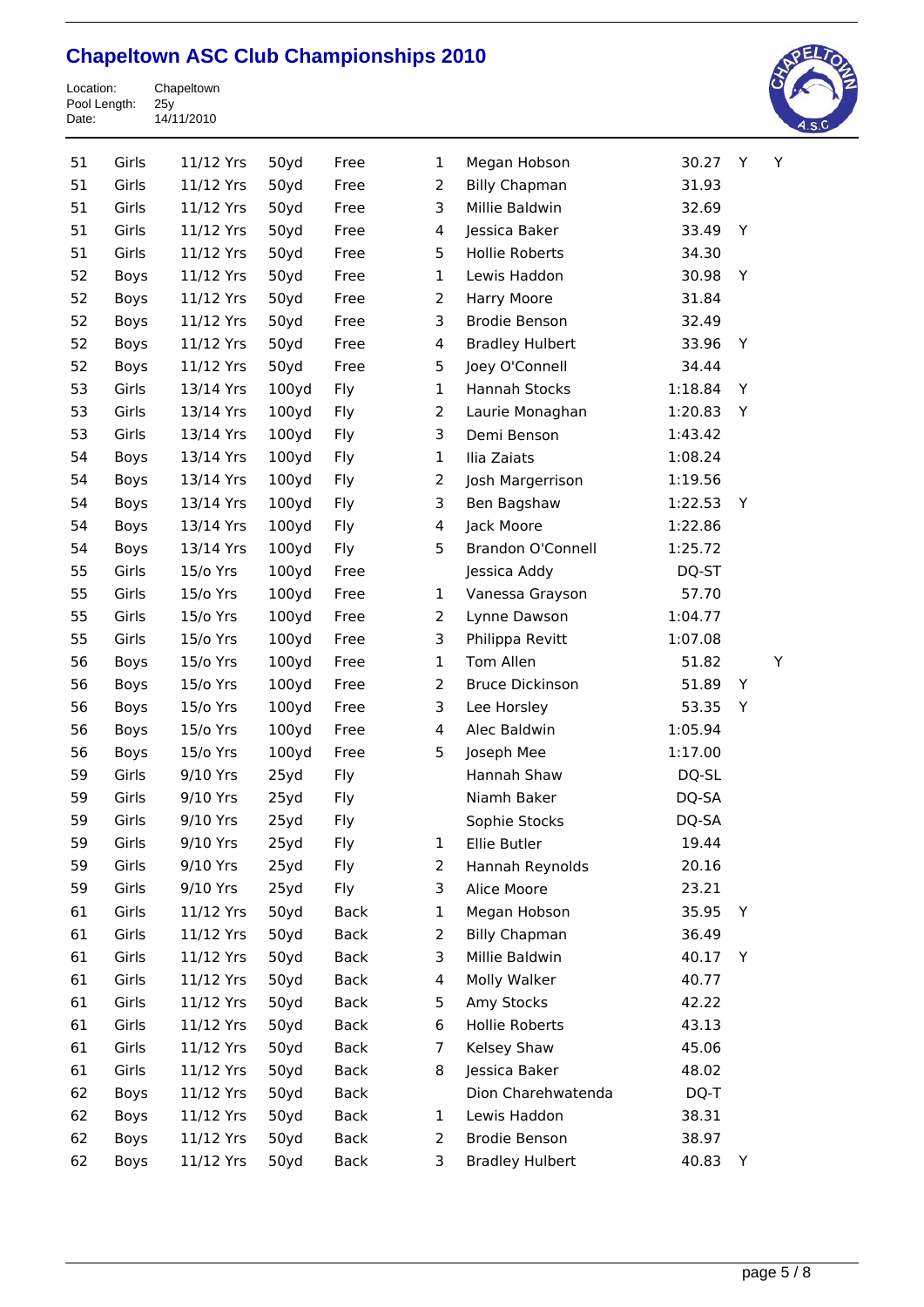

| 62 | Boys        | 11/12 Yrs | 50yd              | <b>Back</b>   | 4              | Harry Moore            | 40.99      | Y |   |
|----|-------------|-----------|-------------------|---------------|----------------|------------------------|------------|---|---|
| 62 | Boys        | 11/12 Yrs | 50yd              | <b>Back</b>   | 5              | Joey O'Connell         | 41.01      |   |   |
| 62 | Boys        | 11/12 Yrs | 50yd              | <b>Back</b>   | 6              | Daniel Oldham          | 47.56      | Y |   |
| 62 | Boys        | 11/12 Yrs | 50yd              | <b>Back</b>   | 7              | Ben Grayson            | 48.16      | Y |   |
| 67 | Girls       | 8/u Yrs   | 25yd              | <b>Breast</b> | 1              | Ellie Brammer          | 26.65      | Y |   |
| 67 | Girls       | 8/u Yrs   | 25yd              | <b>Breast</b> | $\overline{2}$ | Lily Walker            | 29.72      |   |   |
| 68 | Boys        | 8/u Yrs   | 25yd              | <b>Breast</b> | $\mathbf 1$    | Jack Anderson          | 23.74      | Υ |   |
| 69 | Girls       | 9/10 Yrs  | 25yd              | Free          | $\mathbf{1}$   | Ellie Butler           | 16.56      | Υ |   |
| 69 | Girls       | 9/10 Yrs  | 25yd              | Free          | $\overline{2}$ | Hannah Reynolds        | 17.02      |   |   |
| 69 | Girls       | 9/10 Yrs  | 25yd              | Free          | 3              | Alice Moore            | 18.24      |   |   |
| 69 | Girls       | 9/10 Yrs  | 25yd              | Free          | 4              | Hannah Shaw            | 18.68      |   |   |
| 69 | Girls       | 9/10 Yrs  | 25yd              | Free          | 5              | Sophie Stocks          | 21.55      |   |   |
| 70 | Boys        | 9/10 Yrs  | 25yd              | Free          | $\mathbf 1$    | Colby Watkinson        | 16.40      |   |   |
| 70 | Boys        | 9/10 Yrs  | 25yd              | Free          | $\overline{2}$ | Paul Freer             | 17.20      | Y |   |
| 70 | Boys        | 9/10 Yrs  | 25yd              | Free          | 3              | William Whitton        | 17.33      | Y |   |
| 70 | Boys        | 9/10 Yrs  | 25yd              | Free          | 4              | Joshua Page            | 17.85      | Υ |   |
| 71 | Girls       | 11/12 Yrs | 50yd              | Fly           | 1              | <b>Billy Chapman</b>   | 34.87      | Υ |   |
| 71 | Girls       | 11/12 Yrs | 50yd              | Fly           | $\overline{2}$ | Megan Hobson           | 35.04      | Υ |   |
| 71 | Girls       | 11/12 Yrs | 50yd              | Fly           | 3              | Millie Baldwin         | 38.78      | Y |   |
| 71 | Girls       | 11/12 Yrs | 50yd              | Fly           | 4              | Molly Walker           | 38.78      | Y |   |
| 71 | Girls       | 11/12 Yrs | 50yd              | Fly           | 5              | Amy Stocks             | 39.52      |   |   |
| 72 | Boys        | 11/12 Yrs | 50yd              | Fly           |                | Harry Moore            | DQ-SL3L    |   |   |
| 72 | Boys        | 11/12 Yrs | 50yd              | Fly           |                | Lewis Haddon           | DQ-ST      |   |   |
| 72 | Boys        | 11/12 Yrs | 50yd              | Fly           | $\mathbf{1}$   | <b>Brodie Benson</b>   | 37.19      | Y |   |
| 72 | Boys        | 11/12 Yrs | 50yd              | Fly           | $\overline{2}$ | <b>Bradley Hulbert</b> | 41.47      |   |   |
| 73 | Girls       | 13/14 Yrs | 100y <sub>d</sub> | <b>Back</b>   |                | Ashleigh Revitt        | DQ-T       |   |   |
| 73 | Girls       | 13/14 Yrs | 100y <sub>d</sub> | <b>Back</b>   |                | Chantelle Benson       | <b>DNS</b> |   |   |
| 73 | Girls       | 13/14 Yrs | 100y <sub>d</sub> | <b>Back</b>   | $\mathbf{1}$   | Laurie Monaghan        | 1:10.94    |   | Y |
| 73 | Girls       | 13/14 Yrs | 100y <sub>d</sub> | <b>Back</b>   | $\overline{2}$ | Demi Benson            | 1:23.75    |   |   |
| 73 | Girls       | 13/14 Yrs | 100y <sub>d</sub> | Back          | 3              | Hannah Stocks          | 1:27.39    | Y |   |
| 74 | Boys        | 13/14 Yrs | 100 <sub>yd</sub> | Back          |                | Jack Moore             | DQ-T       |   |   |
| 74 | Boys        | 13/14 Yrs | 100yd             | Back          | 1              | Ilia Zaiats            | 1:14.72    |   |   |
| 74 | <b>Boys</b> | 13/14 Yrs | 100yd             | <b>Back</b>   | 2              | Josh Margerrison       | 1:15.89    | Υ |   |
| 74 | <b>Boys</b> | 13/14 Yrs | 100yd             | <b>Back</b>   | 3              | Brandon O'Connell      | 1:18.55    | Υ |   |
| 75 | Girls       | 15/o Yrs  | 100y <sub>d</sub> | Fly           | $\mathbf 1$    | Vanessa Grayson        | 1:05.02    |   |   |
| 75 | Girls       | 15/o Yrs  | 100y <sub>d</sub> | Fly           | $\overline{2}$ | Jessica Addy           | 1:24.53    | Y |   |
| 75 | Girls       | 15/o Yrs  | 100y <sub>d</sub> | Fly           | 3              | Lynne Dawson           | 1:27.25    |   |   |
| 76 | Boys        | 15/o Yrs  | 100y <sub>d</sub> | Fly           | $\mathbf 1$    | Tom Allen              | 56.96      | Y | Y |
| 76 | Boys        | 15/o Yrs  | 100yd             | Fly           | $\overline{2}$ | <b>Bruce Dickinson</b> | 1:03.15    |   |   |
| 76 | <b>Boys</b> | 15/o Yrs  | 100y <sub>d</sub> | Fly           | 3              | Lee Horsley            | 1:05.16    |   |   |
| 77 | Girls       | 8/u Yrs   | 25yd              | Free          | $\mathbf{1}$   | Ellie Brammer          | 19.41      | Y |   |
| 77 | Girls       | 8/u Yrs   | 25yd              | Free          | 2              | Lily Walker            | 21.14      |   |   |
| 78 | Boys        | 8/u Yrs   | 25yd              | Free          | $\mathbf{1}$   | Jack Anderson          | 18.25      | Y |   |
| 79 | Girls       | 9/10 Yrs  | 25yd              | Fly           | $\mathbf{1}$   | Ellie Butler           | 18.86      | Y |   |
| 79 | Girls       | 9/10 Yrs  | 25yd              | Fly           | $\overline{2}$ | Hannah Reynolds        | 19.74      |   |   |
|    |             |           |                   |               |                |                        |            |   |   |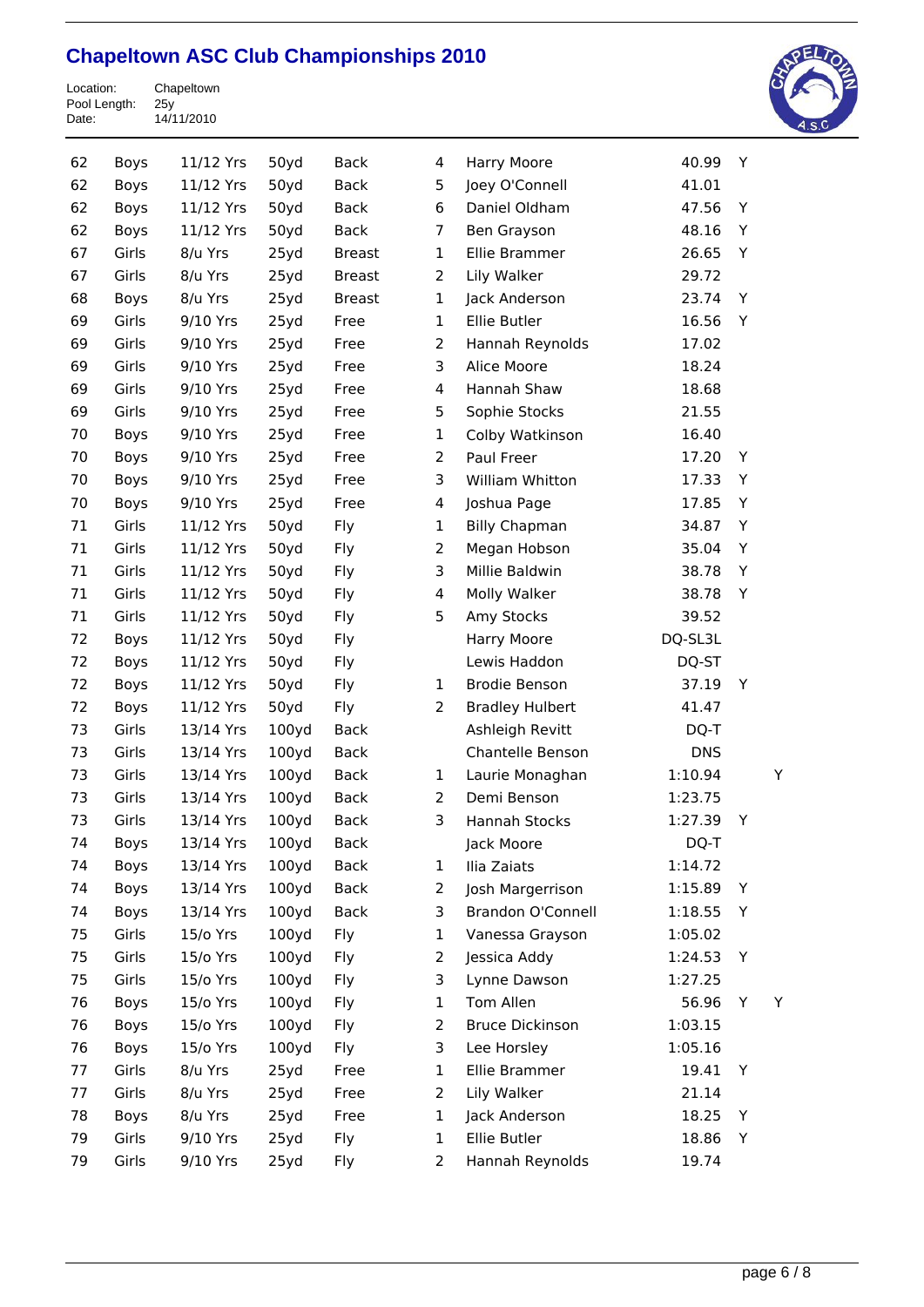

| 79<br>Girls<br>9/10 Yrs<br>25yd<br>Fly<br>3<br>Alice Moore<br>22.80<br>Y<br>25yd<br>$\mathbf{1}$<br>William Whitton<br>20.91<br>80<br>9/10 Yrs<br>Fly<br>Y<br>Boys<br>25yd<br>2<br>Paul Freer<br>21.39<br>Υ<br>80<br>9/10 Yrs<br>Fly<br>Boys<br>3<br>9/10 Yrs<br>25yd<br>Fly<br>23.55<br>Υ<br>80<br>Boys<br>Colby Watkinson<br>25yd<br>24.85<br>80<br>Boys<br>9/10 Yrs<br>Fly<br>4<br>Joshua Page<br>Girls<br>50yd<br><b>Billy Chapman</b><br>36.13<br>81<br>11/12 Yrs<br><b>Back</b><br>1<br>Girls<br>50yd<br>$\overline{2}$<br>81<br>11/12 Yrs<br><b>Back</b><br>Megan Hobson<br>37.39<br>3<br>81<br>Girls<br>11/12 Yrs<br>50yd<br><b>Back</b><br>Molly Walker<br>40.17<br>81<br>Girls<br>50yd<br>4<br>Millie Baldwin<br>11/12 Yrs<br><b>Back</b><br>40.97<br>81<br>Girls<br>11/12 Yrs<br>50yd<br><b>Back</b><br>5<br>Amy Stocks<br>42.27<br>50yd<br>82<br>11/12 Yrs<br><b>Back</b><br><b>Bradley Hulbert</b><br>DQ-T<br>Boys<br>11/12 Yrs<br>50yd<br><b>Back</b><br>Lewis Haddon<br>38.10<br>82<br>Boys<br>$\mathbf{1}$<br>Y<br>82<br>11/12 Yrs<br>50yd<br><b>Back</b><br>2<br><b>Brodie Benson</b><br>38.63<br>Boys<br>50yd<br>3<br>Joey O'Connell<br>82<br>Boys<br>11/12 Yrs<br><b>Back</b><br>41.80<br>11/12 Yrs<br>50yd<br>82<br>Boys<br><b>Back</b><br>4<br>Harry Moore<br>42.97<br>Girls<br>100y <sub>d</sub><br>83<br>13/14 Yrs<br><b>Breast</b><br>Ashleigh Revitt<br><b>DNS</b><br>Girls<br>13/14 Yrs<br>100y <sub>d</sub><br>Chantelle Benson<br><b>DNS</b><br>83<br><b>Breast</b><br>83<br>Girls<br>100y <sub>d</sub><br>1:26.54<br>13/14 Yrs<br><b>Breast</b><br>1<br>Laurie Monaghan<br>Girls<br>13/14 Yrs<br>100y <sub>d</sub><br>2<br>Hannah Stocks<br>1:34.91<br>83<br>Υ<br><b>Breast</b><br>3<br>83<br>Girls<br>100y <sub>d</sub><br>Demi Benson<br>1:47.79<br>13/14 Yrs<br><b>Breast</b><br>100y <sub>d</sub><br>Ilia Zaiats<br>84<br>Boys<br>13/14 Yrs<br><b>Breast</b><br>1<br>1:17.13<br>Y<br>100y <sub>d</sub><br>2<br>1:24.19<br>84<br>Boys<br>13/14 Yrs<br><b>Breast</b><br>Jack Moore<br>Y<br>100y <sub>d</sub><br>3<br>84<br>Boys<br>13/14 Yrs<br>Brandon O'Connell<br>1:29.09<br><b>Breast</b><br>13/14 Yrs<br>100y <sub>d</sub><br>4<br>1:29.35<br>84<br>Boys<br><b>Breast</b><br>Josh Margerrison<br>Υ<br>100y <sub>d</sub><br>5<br>84<br>Boys<br>13/14 Yrs<br><b>Breast</b><br>Ben Bagshaw<br>1:42.49<br>Girls<br>100y <sub>d</sub><br>1:06.06<br>Ε<br>85<br>15/o Yrs<br><b>Back</b><br>1<br>Vanessa Grayson<br>Y<br>85<br>Girls<br>100y <sub>d</sub><br>2<br>1:17.41<br>15/o Yrs<br><b>Back</b><br>Lynne Dawson<br>3<br>85<br>Girls<br>100y <sub>d</sub><br>1:17.81<br>15/o Yrs<br><b>Back</b><br>Jessica Addy<br>Υ<br>85<br>Girls<br>100yd<br>Nicole Benson<br>1:25.64<br>15/o Yrs<br><b>Back</b><br>4<br>Girls<br>100y <sub>d</sub><br>5<br>85<br>15/o Yrs<br><b>Back</b><br>Philippa Revitt<br>1:26.18<br>86<br>Boys<br>15/o Yrs<br>100y <sub>d</sub><br><b>Back</b><br>Tom Allen<br>1:01.00<br>Υ<br>$\mathbf{1}$<br>100yd<br>2<br>1:07.58<br>86<br>Boys<br>15/o Yrs<br><b>Back</b><br><b>Bruce Dickinson</b><br>3<br>86<br>Boys<br>15/o Yrs<br>100yd<br><b>Back</b><br>Lee Horsley<br>1:15.50<br>100yd<br>1:23.47<br>86<br>Boys<br>15/o Yrs<br><b>Back</b><br>4<br>Alec Baldwin<br>Y<br>100y <sub>d</sub><br>5<br>1:33.10<br>86<br>Boys<br>15/o Yrs<br><b>Back</b><br>Joseph Mee<br>Υ<br>101<br>400yd<br>I.M.<br>Υ<br>Womens<br>1<br>4:56.91<br>Vanessa Grayson<br>101<br>400yd<br>I.M.<br>$\overline{c}$<br>Υ<br>Womens<br>Laurie Monaghan<br>5:26.59<br>101<br>400yd<br>I.M.<br>3<br>5:46.84<br>Womens<br><b>Billy Chapman</b><br>101<br>400yd<br>Womens<br>I.M.<br>4<br>Hannah Stocks<br>6:00.91<br>Y<br>101<br>400yd<br>5<br>6:07.06<br>Womens<br>I.M.<br>Lynne Dawson<br>101<br>400yd<br>I.M.<br>6<br>Womens<br>Demi Benson<br>6:50.78<br>101<br>400yd<br>I.M.<br>Womens<br>7<br>Hollie Roberts<br>6:51.72<br>102<br>400yd<br>I.M.<br>DQ SA-4L<br>Mens<br>Joey O'Connell<br>102<br>400yd<br>I.M.<br>Brandon O'Connell<br>DQ SL-3L4L<br>Mens |     |      |       |      |              |       |  |
|----------------------------------------------------------------------------------------------------------------------------------------------------------------------------------------------------------------------------------------------------------------------------------------------------------------------------------------------------------------------------------------------------------------------------------------------------------------------------------------------------------------------------------------------------------------------------------------------------------------------------------------------------------------------------------------------------------------------------------------------------------------------------------------------------------------------------------------------------------------------------------------------------------------------------------------------------------------------------------------------------------------------------------------------------------------------------------------------------------------------------------------------------------------------------------------------------------------------------------------------------------------------------------------------------------------------------------------------------------------------------------------------------------------------------------------------------------------------------------------------------------------------------------------------------------------------------------------------------------------------------------------------------------------------------------------------------------------------------------------------------------------------------------------------------------------------------------------------------------------------------------------------------------------------------------------------------------------------------------------------------------------------------------------------------------------------------------------------------------------------------------------------------------------------------------------------------------------------------------------------------------------------------------------------------------------------------------------------------------------------------------------------------------------------------------------------------------------------------------------------------------------------------------------------------------------------------------------------------------------------------------------------------------------------------------------------------------------------------------------------------------------------------------------------------------------------------------------------------------------------------------------------------------------------------------------------------------------------------------------------------------------------------------------------------------------------------------------------------------------------------------------------------------------------------------------------------------------------------------------------------------------------------------------------------------------------------------------------------------------------------------------------------------------------------------------------------------------------------------------------------------------------------------------------------------------------------------------------------------------------------------------------------------------------------------------------------------------------------------------------------------------------------------------------------------------------------------------------------------------------------------------------------------------------------------------------------------------------------------------|-----|------|-------|------|--------------|-------|--|
|                                                                                                                                                                                                                                                                                                                                                                                                                                                                                                                                                                                                                                                                                                                                                                                                                                                                                                                                                                                                                                                                                                                                                                                                                                                                                                                                                                                                                                                                                                                                                                                                                                                                                                                                                                                                                                                                                                                                                                                                                                                                                                                                                                                                                                                                                                                                                                                                                                                                                                                                                                                                                                                                                                                                                                                                                                                                                                                                                                                                                                                                                                                                                                                                                                                                                                                                                                                                                                                                                                                                                                                                                                                                                                                                                                                                                                                                                                                                                                                        |     |      |       |      |              |       |  |
|                                                                                                                                                                                                                                                                                                                                                                                                                                                                                                                                                                                                                                                                                                                                                                                                                                                                                                                                                                                                                                                                                                                                                                                                                                                                                                                                                                                                                                                                                                                                                                                                                                                                                                                                                                                                                                                                                                                                                                                                                                                                                                                                                                                                                                                                                                                                                                                                                                                                                                                                                                                                                                                                                                                                                                                                                                                                                                                                                                                                                                                                                                                                                                                                                                                                                                                                                                                                                                                                                                                                                                                                                                                                                                                                                                                                                                                                                                                                                                                        |     |      |       |      |              |       |  |
|                                                                                                                                                                                                                                                                                                                                                                                                                                                                                                                                                                                                                                                                                                                                                                                                                                                                                                                                                                                                                                                                                                                                                                                                                                                                                                                                                                                                                                                                                                                                                                                                                                                                                                                                                                                                                                                                                                                                                                                                                                                                                                                                                                                                                                                                                                                                                                                                                                                                                                                                                                                                                                                                                                                                                                                                                                                                                                                                                                                                                                                                                                                                                                                                                                                                                                                                                                                                                                                                                                                                                                                                                                                                                                                                                                                                                                                                                                                                                                                        |     |      |       |      |              |       |  |
|                                                                                                                                                                                                                                                                                                                                                                                                                                                                                                                                                                                                                                                                                                                                                                                                                                                                                                                                                                                                                                                                                                                                                                                                                                                                                                                                                                                                                                                                                                                                                                                                                                                                                                                                                                                                                                                                                                                                                                                                                                                                                                                                                                                                                                                                                                                                                                                                                                                                                                                                                                                                                                                                                                                                                                                                                                                                                                                                                                                                                                                                                                                                                                                                                                                                                                                                                                                                                                                                                                                                                                                                                                                                                                                                                                                                                                                                                                                                                                                        |     |      |       |      |              |       |  |
|                                                                                                                                                                                                                                                                                                                                                                                                                                                                                                                                                                                                                                                                                                                                                                                                                                                                                                                                                                                                                                                                                                                                                                                                                                                                                                                                                                                                                                                                                                                                                                                                                                                                                                                                                                                                                                                                                                                                                                                                                                                                                                                                                                                                                                                                                                                                                                                                                                                                                                                                                                                                                                                                                                                                                                                                                                                                                                                                                                                                                                                                                                                                                                                                                                                                                                                                                                                                                                                                                                                                                                                                                                                                                                                                                                                                                                                                                                                                                                                        |     |      |       |      |              |       |  |
|                                                                                                                                                                                                                                                                                                                                                                                                                                                                                                                                                                                                                                                                                                                                                                                                                                                                                                                                                                                                                                                                                                                                                                                                                                                                                                                                                                                                                                                                                                                                                                                                                                                                                                                                                                                                                                                                                                                                                                                                                                                                                                                                                                                                                                                                                                                                                                                                                                                                                                                                                                                                                                                                                                                                                                                                                                                                                                                                                                                                                                                                                                                                                                                                                                                                                                                                                                                                                                                                                                                                                                                                                                                                                                                                                                                                                                                                                                                                                                                        |     |      |       |      |              |       |  |
|                                                                                                                                                                                                                                                                                                                                                                                                                                                                                                                                                                                                                                                                                                                                                                                                                                                                                                                                                                                                                                                                                                                                                                                                                                                                                                                                                                                                                                                                                                                                                                                                                                                                                                                                                                                                                                                                                                                                                                                                                                                                                                                                                                                                                                                                                                                                                                                                                                                                                                                                                                                                                                                                                                                                                                                                                                                                                                                                                                                                                                                                                                                                                                                                                                                                                                                                                                                                                                                                                                                                                                                                                                                                                                                                                                                                                                                                                                                                                                                        |     |      |       |      |              |       |  |
|                                                                                                                                                                                                                                                                                                                                                                                                                                                                                                                                                                                                                                                                                                                                                                                                                                                                                                                                                                                                                                                                                                                                                                                                                                                                                                                                                                                                                                                                                                                                                                                                                                                                                                                                                                                                                                                                                                                                                                                                                                                                                                                                                                                                                                                                                                                                                                                                                                                                                                                                                                                                                                                                                                                                                                                                                                                                                                                                                                                                                                                                                                                                                                                                                                                                                                                                                                                                                                                                                                                                                                                                                                                                                                                                                                                                                                                                                                                                                                                        |     |      |       |      |              |       |  |
|                                                                                                                                                                                                                                                                                                                                                                                                                                                                                                                                                                                                                                                                                                                                                                                                                                                                                                                                                                                                                                                                                                                                                                                                                                                                                                                                                                                                                                                                                                                                                                                                                                                                                                                                                                                                                                                                                                                                                                                                                                                                                                                                                                                                                                                                                                                                                                                                                                                                                                                                                                                                                                                                                                                                                                                                                                                                                                                                                                                                                                                                                                                                                                                                                                                                                                                                                                                                                                                                                                                                                                                                                                                                                                                                                                                                                                                                                                                                                                                        |     |      |       |      |              |       |  |
|                                                                                                                                                                                                                                                                                                                                                                                                                                                                                                                                                                                                                                                                                                                                                                                                                                                                                                                                                                                                                                                                                                                                                                                                                                                                                                                                                                                                                                                                                                                                                                                                                                                                                                                                                                                                                                                                                                                                                                                                                                                                                                                                                                                                                                                                                                                                                                                                                                                                                                                                                                                                                                                                                                                                                                                                                                                                                                                                                                                                                                                                                                                                                                                                                                                                                                                                                                                                                                                                                                                                                                                                                                                                                                                                                                                                                                                                                                                                                                                        |     |      |       |      |              |       |  |
|                                                                                                                                                                                                                                                                                                                                                                                                                                                                                                                                                                                                                                                                                                                                                                                                                                                                                                                                                                                                                                                                                                                                                                                                                                                                                                                                                                                                                                                                                                                                                                                                                                                                                                                                                                                                                                                                                                                                                                                                                                                                                                                                                                                                                                                                                                                                                                                                                                                                                                                                                                                                                                                                                                                                                                                                                                                                                                                                                                                                                                                                                                                                                                                                                                                                                                                                                                                                                                                                                                                                                                                                                                                                                                                                                                                                                                                                                                                                                                                        |     |      |       |      |              |       |  |
|                                                                                                                                                                                                                                                                                                                                                                                                                                                                                                                                                                                                                                                                                                                                                                                                                                                                                                                                                                                                                                                                                                                                                                                                                                                                                                                                                                                                                                                                                                                                                                                                                                                                                                                                                                                                                                                                                                                                                                                                                                                                                                                                                                                                                                                                                                                                                                                                                                                                                                                                                                                                                                                                                                                                                                                                                                                                                                                                                                                                                                                                                                                                                                                                                                                                                                                                                                                                                                                                                                                                                                                                                                                                                                                                                                                                                                                                                                                                                                                        |     |      |       |      |              |       |  |
|                                                                                                                                                                                                                                                                                                                                                                                                                                                                                                                                                                                                                                                                                                                                                                                                                                                                                                                                                                                                                                                                                                                                                                                                                                                                                                                                                                                                                                                                                                                                                                                                                                                                                                                                                                                                                                                                                                                                                                                                                                                                                                                                                                                                                                                                                                                                                                                                                                                                                                                                                                                                                                                                                                                                                                                                                                                                                                                                                                                                                                                                                                                                                                                                                                                                                                                                                                                                                                                                                                                                                                                                                                                                                                                                                                                                                                                                                                                                                                                        |     |      |       |      |              |       |  |
|                                                                                                                                                                                                                                                                                                                                                                                                                                                                                                                                                                                                                                                                                                                                                                                                                                                                                                                                                                                                                                                                                                                                                                                                                                                                                                                                                                                                                                                                                                                                                                                                                                                                                                                                                                                                                                                                                                                                                                                                                                                                                                                                                                                                                                                                                                                                                                                                                                                                                                                                                                                                                                                                                                                                                                                                                                                                                                                                                                                                                                                                                                                                                                                                                                                                                                                                                                                                                                                                                                                                                                                                                                                                                                                                                                                                                                                                                                                                                                                        |     |      |       |      |              |       |  |
|                                                                                                                                                                                                                                                                                                                                                                                                                                                                                                                                                                                                                                                                                                                                                                                                                                                                                                                                                                                                                                                                                                                                                                                                                                                                                                                                                                                                                                                                                                                                                                                                                                                                                                                                                                                                                                                                                                                                                                                                                                                                                                                                                                                                                                                                                                                                                                                                                                                                                                                                                                                                                                                                                                                                                                                                                                                                                                                                                                                                                                                                                                                                                                                                                                                                                                                                                                                                                                                                                                                                                                                                                                                                                                                                                                                                                                                                                                                                                                                        |     |      |       |      |              |       |  |
|                                                                                                                                                                                                                                                                                                                                                                                                                                                                                                                                                                                                                                                                                                                                                                                                                                                                                                                                                                                                                                                                                                                                                                                                                                                                                                                                                                                                                                                                                                                                                                                                                                                                                                                                                                                                                                                                                                                                                                                                                                                                                                                                                                                                                                                                                                                                                                                                                                                                                                                                                                                                                                                                                                                                                                                                                                                                                                                                                                                                                                                                                                                                                                                                                                                                                                                                                                                                                                                                                                                                                                                                                                                                                                                                                                                                                                                                                                                                                                                        |     |      |       |      |              |       |  |
|                                                                                                                                                                                                                                                                                                                                                                                                                                                                                                                                                                                                                                                                                                                                                                                                                                                                                                                                                                                                                                                                                                                                                                                                                                                                                                                                                                                                                                                                                                                                                                                                                                                                                                                                                                                                                                                                                                                                                                                                                                                                                                                                                                                                                                                                                                                                                                                                                                                                                                                                                                                                                                                                                                                                                                                                                                                                                                                                                                                                                                                                                                                                                                                                                                                                                                                                                                                                                                                                                                                                                                                                                                                                                                                                                                                                                                                                                                                                                                                        |     |      |       |      |              |       |  |
|                                                                                                                                                                                                                                                                                                                                                                                                                                                                                                                                                                                                                                                                                                                                                                                                                                                                                                                                                                                                                                                                                                                                                                                                                                                                                                                                                                                                                                                                                                                                                                                                                                                                                                                                                                                                                                                                                                                                                                                                                                                                                                                                                                                                                                                                                                                                                                                                                                                                                                                                                                                                                                                                                                                                                                                                                                                                                                                                                                                                                                                                                                                                                                                                                                                                                                                                                                                                                                                                                                                                                                                                                                                                                                                                                                                                                                                                                                                                                                                        |     |      |       |      |              |       |  |
|                                                                                                                                                                                                                                                                                                                                                                                                                                                                                                                                                                                                                                                                                                                                                                                                                                                                                                                                                                                                                                                                                                                                                                                                                                                                                                                                                                                                                                                                                                                                                                                                                                                                                                                                                                                                                                                                                                                                                                                                                                                                                                                                                                                                                                                                                                                                                                                                                                                                                                                                                                                                                                                                                                                                                                                                                                                                                                                                                                                                                                                                                                                                                                                                                                                                                                                                                                                                                                                                                                                                                                                                                                                                                                                                                                                                                                                                                                                                                                                        |     |      |       |      |              |       |  |
|                                                                                                                                                                                                                                                                                                                                                                                                                                                                                                                                                                                                                                                                                                                                                                                                                                                                                                                                                                                                                                                                                                                                                                                                                                                                                                                                                                                                                                                                                                                                                                                                                                                                                                                                                                                                                                                                                                                                                                                                                                                                                                                                                                                                                                                                                                                                                                                                                                                                                                                                                                                                                                                                                                                                                                                                                                                                                                                                                                                                                                                                                                                                                                                                                                                                                                                                                                                                                                                                                                                                                                                                                                                                                                                                                                                                                                                                                                                                                                                        |     |      |       |      |              |       |  |
|                                                                                                                                                                                                                                                                                                                                                                                                                                                                                                                                                                                                                                                                                                                                                                                                                                                                                                                                                                                                                                                                                                                                                                                                                                                                                                                                                                                                                                                                                                                                                                                                                                                                                                                                                                                                                                                                                                                                                                                                                                                                                                                                                                                                                                                                                                                                                                                                                                                                                                                                                                                                                                                                                                                                                                                                                                                                                                                                                                                                                                                                                                                                                                                                                                                                                                                                                                                                                                                                                                                                                                                                                                                                                                                                                                                                                                                                                                                                                                                        |     |      |       |      |              |       |  |
|                                                                                                                                                                                                                                                                                                                                                                                                                                                                                                                                                                                                                                                                                                                                                                                                                                                                                                                                                                                                                                                                                                                                                                                                                                                                                                                                                                                                                                                                                                                                                                                                                                                                                                                                                                                                                                                                                                                                                                                                                                                                                                                                                                                                                                                                                                                                                                                                                                                                                                                                                                                                                                                                                                                                                                                                                                                                                                                                                                                                                                                                                                                                                                                                                                                                                                                                                                                                                                                                                                                                                                                                                                                                                                                                                                                                                                                                                                                                                                                        |     |      |       |      |              |       |  |
|                                                                                                                                                                                                                                                                                                                                                                                                                                                                                                                                                                                                                                                                                                                                                                                                                                                                                                                                                                                                                                                                                                                                                                                                                                                                                                                                                                                                                                                                                                                                                                                                                                                                                                                                                                                                                                                                                                                                                                                                                                                                                                                                                                                                                                                                                                                                                                                                                                                                                                                                                                                                                                                                                                                                                                                                                                                                                                                                                                                                                                                                                                                                                                                                                                                                                                                                                                                                                                                                                                                                                                                                                                                                                                                                                                                                                                                                                                                                                                                        |     |      |       |      |              |       |  |
|                                                                                                                                                                                                                                                                                                                                                                                                                                                                                                                                                                                                                                                                                                                                                                                                                                                                                                                                                                                                                                                                                                                                                                                                                                                                                                                                                                                                                                                                                                                                                                                                                                                                                                                                                                                                                                                                                                                                                                                                                                                                                                                                                                                                                                                                                                                                                                                                                                                                                                                                                                                                                                                                                                                                                                                                                                                                                                                                                                                                                                                                                                                                                                                                                                                                                                                                                                                                                                                                                                                                                                                                                                                                                                                                                                                                                                                                                                                                                                                        |     |      |       |      |              |       |  |
|                                                                                                                                                                                                                                                                                                                                                                                                                                                                                                                                                                                                                                                                                                                                                                                                                                                                                                                                                                                                                                                                                                                                                                                                                                                                                                                                                                                                                                                                                                                                                                                                                                                                                                                                                                                                                                                                                                                                                                                                                                                                                                                                                                                                                                                                                                                                                                                                                                                                                                                                                                                                                                                                                                                                                                                                                                                                                                                                                                                                                                                                                                                                                                                                                                                                                                                                                                                                                                                                                                                                                                                                                                                                                                                                                                                                                                                                                                                                                                                        |     |      |       |      |              |       |  |
|                                                                                                                                                                                                                                                                                                                                                                                                                                                                                                                                                                                                                                                                                                                                                                                                                                                                                                                                                                                                                                                                                                                                                                                                                                                                                                                                                                                                                                                                                                                                                                                                                                                                                                                                                                                                                                                                                                                                                                                                                                                                                                                                                                                                                                                                                                                                                                                                                                                                                                                                                                                                                                                                                                                                                                                                                                                                                                                                                                                                                                                                                                                                                                                                                                                                                                                                                                                                                                                                                                                                                                                                                                                                                                                                                                                                                                                                                                                                                                                        |     |      |       |      |              |       |  |
|                                                                                                                                                                                                                                                                                                                                                                                                                                                                                                                                                                                                                                                                                                                                                                                                                                                                                                                                                                                                                                                                                                                                                                                                                                                                                                                                                                                                                                                                                                                                                                                                                                                                                                                                                                                                                                                                                                                                                                                                                                                                                                                                                                                                                                                                                                                                                                                                                                                                                                                                                                                                                                                                                                                                                                                                                                                                                                                                                                                                                                                                                                                                                                                                                                                                                                                                                                                                                                                                                                                                                                                                                                                                                                                                                                                                                                                                                                                                                                                        |     |      |       |      |              |       |  |
|                                                                                                                                                                                                                                                                                                                                                                                                                                                                                                                                                                                                                                                                                                                                                                                                                                                                                                                                                                                                                                                                                                                                                                                                                                                                                                                                                                                                                                                                                                                                                                                                                                                                                                                                                                                                                                                                                                                                                                                                                                                                                                                                                                                                                                                                                                                                                                                                                                                                                                                                                                                                                                                                                                                                                                                                                                                                                                                                                                                                                                                                                                                                                                                                                                                                                                                                                                                                                                                                                                                                                                                                                                                                                                                                                                                                                                                                                                                                                                                        |     |      |       |      |              |       |  |
|                                                                                                                                                                                                                                                                                                                                                                                                                                                                                                                                                                                                                                                                                                                                                                                                                                                                                                                                                                                                                                                                                                                                                                                                                                                                                                                                                                                                                                                                                                                                                                                                                                                                                                                                                                                                                                                                                                                                                                                                                                                                                                                                                                                                                                                                                                                                                                                                                                                                                                                                                                                                                                                                                                                                                                                                                                                                                                                                                                                                                                                                                                                                                                                                                                                                                                                                                                                                                                                                                                                                                                                                                                                                                                                                                                                                                                                                                                                                                                                        |     |      |       |      |              |       |  |
|                                                                                                                                                                                                                                                                                                                                                                                                                                                                                                                                                                                                                                                                                                                                                                                                                                                                                                                                                                                                                                                                                                                                                                                                                                                                                                                                                                                                                                                                                                                                                                                                                                                                                                                                                                                                                                                                                                                                                                                                                                                                                                                                                                                                                                                                                                                                                                                                                                                                                                                                                                                                                                                                                                                                                                                                                                                                                                                                                                                                                                                                                                                                                                                                                                                                                                                                                                                                                                                                                                                                                                                                                                                                                                                                                                                                                                                                                                                                                                                        |     |      |       |      |              |       |  |
|                                                                                                                                                                                                                                                                                                                                                                                                                                                                                                                                                                                                                                                                                                                                                                                                                                                                                                                                                                                                                                                                                                                                                                                                                                                                                                                                                                                                                                                                                                                                                                                                                                                                                                                                                                                                                                                                                                                                                                                                                                                                                                                                                                                                                                                                                                                                                                                                                                                                                                                                                                                                                                                                                                                                                                                                                                                                                                                                                                                                                                                                                                                                                                                                                                                                                                                                                                                                                                                                                                                                                                                                                                                                                                                                                                                                                                                                                                                                                                                        |     |      |       |      |              |       |  |
|                                                                                                                                                                                                                                                                                                                                                                                                                                                                                                                                                                                                                                                                                                                                                                                                                                                                                                                                                                                                                                                                                                                                                                                                                                                                                                                                                                                                                                                                                                                                                                                                                                                                                                                                                                                                                                                                                                                                                                                                                                                                                                                                                                                                                                                                                                                                                                                                                                                                                                                                                                                                                                                                                                                                                                                                                                                                                                                                                                                                                                                                                                                                                                                                                                                                                                                                                                                                                                                                                                                                                                                                                                                                                                                                                                                                                                                                                                                                                                                        |     |      |       |      |              |       |  |
|                                                                                                                                                                                                                                                                                                                                                                                                                                                                                                                                                                                                                                                                                                                                                                                                                                                                                                                                                                                                                                                                                                                                                                                                                                                                                                                                                                                                                                                                                                                                                                                                                                                                                                                                                                                                                                                                                                                                                                                                                                                                                                                                                                                                                                                                                                                                                                                                                                                                                                                                                                                                                                                                                                                                                                                                                                                                                                                                                                                                                                                                                                                                                                                                                                                                                                                                                                                                                                                                                                                                                                                                                                                                                                                                                                                                                                                                                                                                                                                        |     |      |       |      |              |       |  |
|                                                                                                                                                                                                                                                                                                                                                                                                                                                                                                                                                                                                                                                                                                                                                                                                                                                                                                                                                                                                                                                                                                                                                                                                                                                                                                                                                                                                                                                                                                                                                                                                                                                                                                                                                                                                                                                                                                                                                                                                                                                                                                                                                                                                                                                                                                                                                                                                                                                                                                                                                                                                                                                                                                                                                                                                                                                                                                                                                                                                                                                                                                                                                                                                                                                                                                                                                                                                                                                                                                                                                                                                                                                                                                                                                                                                                                                                                                                                                                                        |     |      |       |      |              |       |  |
|                                                                                                                                                                                                                                                                                                                                                                                                                                                                                                                                                                                                                                                                                                                                                                                                                                                                                                                                                                                                                                                                                                                                                                                                                                                                                                                                                                                                                                                                                                                                                                                                                                                                                                                                                                                                                                                                                                                                                                                                                                                                                                                                                                                                                                                                                                                                                                                                                                                                                                                                                                                                                                                                                                                                                                                                                                                                                                                                                                                                                                                                                                                                                                                                                                                                                                                                                                                                                                                                                                                                                                                                                                                                                                                                                                                                                                                                                                                                                                                        |     |      |       |      |              |       |  |
|                                                                                                                                                                                                                                                                                                                                                                                                                                                                                                                                                                                                                                                                                                                                                                                                                                                                                                                                                                                                                                                                                                                                                                                                                                                                                                                                                                                                                                                                                                                                                                                                                                                                                                                                                                                                                                                                                                                                                                                                                                                                                                                                                                                                                                                                                                                                                                                                                                                                                                                                                                                                                                                                                                                                                                                                                                                                                                                                                                                                                                                                                                                                                                                                                                                                                                                                                                                                                                                                                                                                                                                                                                                                                                                                                                                                                                                                                                                                                                                        |     |      |       |      |              |       |  |
|                                                                                                                                                                                                                                                                                                                                                                                                                                                                                                                                                                                                                                                                                                                                                                                                                                                                                                                                                                                                                                                                                                                                                                                                                                                                                                                                                                                                                                                                                                                                                                                                                                                                                                                                                                                                                                                                                                                                                                                                                                                                                                                                                                                                                                                                                                                                                                                                                                                                                                                                                                                                                                                                                                                                                                                                                                                                                                                                                                                                                                                                                                                                                                                                                                                                                                                                                                                                                                                                                                                                                                                                                                                                                                                                                                                                                                                                                                                                                                                        |     |      |       |      |              |       |  |
|                                                                                                                                                                                                                                                                                                                                                                                                                                                                                                                                                                                                                                                                                                                                                                                                                                                                                                                                                                                                                                                                                                                                                                                                                                                                                                                                                                                                                                                                                                                                                                                                                                                                                                                                                                                                                                                                                                                                                                                                                                                                                                                                                                                                                                                                                                                                                                                                                                                                                                                                                                                                                                                                                                                                                                                                                                                                                                                                                                                                                                                                                                                                                                                                                                                                                                                                                                                                                                                                                                                                                                                                                                                                                                                                                                                                                                                                                                                                                                                        |     |      |       |      |              |       |  |
|                                                                                                                                                                                                                                                                                                                                                                                                                                                                                                                                                                                                                                                                                                                                                                                                                                                                                                                                                                                                                                                                                                                                                                                                                                                                                                                                                                                                                                                                                                                                                                                                                                                                                                                                                                                                                                                                                                                                                                                                                                                                                                                                                                                                                                                                                                                                                                                                                                                                                                                                                                                                                                                                                                                                                                                                                                                                                                                                                                                                                                                                                                                                                                                                                                                                                                                                                                                                                                                                                                                                                                                                                                                                                                                                                                                                                                                                                                                                                                                        |     |      |       |      |              |       |  |
|                                                                                                                                                                                                                                                                                                                                                                                                                                                                                                                                                                                                                                                                                                                                                                                                                                                                                                                                                                                                                                                                                                                                                                                                                                                                                                                                                                                                                                                                                                                                                                                                                                                                                                                                                                                                                                                                                                                                                                                                                                                                                                                                                                                                                                                                                                                                                                                                                                                                                                                                                                                                                                                                                                                                                                                                                                                                                                                                                                                                                                                                                                                                                                                                                                                                                                                                                                                                                                                                                                                                                                                                                                                                                                                                                                                                                                                                                                                                                                                        |     |      |       |      |              |       |  |
|                                                                                                                                                                                                                                                                                                                                                                                                                                                                                                                                                                                                                                                                                                                                                                                                                                                                                                                                                                                                                                                                                                                                                                                                                                                                                                                                                                                                                                                                                                                                                                                                                                                                                                                                                                                                                                                                                                                                                                                                                                                                                                                                                                                                                                                                                                                                                                                                                                                                                                                                                                                                                                                                                                                                                                                                                                                                                                                                                                                                                                                                                                                                                                                                                                                                                                                                                                                                                                                                                                                                                                                                                                                                                                                                                                                                                                                                                                                                                                                        |     |      |       |      |              |       |  |
|                                                                                                                                                                                                                                                                                                                                                                                                                                                                                                                                                                                                                                                                                                                                                                                                                                                                                                                                                                                                                                                                                                                                                                                                                                                                                                                                                                                                                                                                                                                                                                                                                                                                                                                                                                                                                                                                                                                                                                                                                                                                                                                                                                                                                                                                                                                                                                                                                                                                                                                                                                                                                                                                                                                                                                                                                                                                                                                                                                                                                                                                                                                                                                                                                                                                                                                                                                                                                                                                                                                                                                                                                                                                                                                                                                                                                                                                                                                                                                                        |     |      |       |      |              |       |  |
|                                                                                                                                                                                                                                                                                                                                                                                                                                                                                                                                                                                                                                                                                                                                                                                                                                                                                                                                                                                                                                                                                                                                                                                                                                                                                                                                                                                                                                                                                                                                                                                                                                                                                                                                                                                                                                                                                                                                                                                                                                                                                                                                                                                                                                                                                                                                                                                                                                                                                                                                                                                                                                                                                                                                                                                                                                                                                                                                                                                                                                                                                                                                                                                                                                                                                                                                                                                                                                                                                                                                                                                                                                                                                                                                                                                                                                                                                                                                                                                        |     |      |       |      |              |       |  |
|                                                                                                                                                                                                                                                                                                                                                                                                                                                                                                                                                                                                                                                                                                                                                                                                                                                                                                                                                                                                                                                                                                                                                                                                                                                                                                                                                                                                                                                                                                                                                                                                                                                                                                                                                                                                                                                                                                                                                                                                                                                                                                                                                                                                                                                                                                                                                                                                                                                                                                                                                                                                                                                                                                                                                                                                                                                                                                                                                                                                                                                                                                                                                                                                                                                                                                                                                                                                                                                                                                                                                                                                                                                                                                                                                                                                                                                                                                                                                                                        |     |      |       |      |              |       |  |
|                                                                                                                                                                                                                                                                                                                                                                                                                                                                                                                                                                                                                                                                                                                                                                                                                                                                                                                                                                                                                                                                                                                                                                                                                                                                                                                                                                                                                                                                                                                                                                                                                                                                                                                                                                                                                                                                                                                                                                                                                                                                                                                                                                                                                                                                                                                                                                                                                                                                                                                                                                                                                                                                                                                                                                                                                                                                                                                                                                                                                                                                                                                                                                                                                                                                                                                                                                                                                                                                                                                                                                                                                                                                                                                                                                                                                                                                                                                                                                                        | 102 | Mens | 400yd | I.M. | Lewis Haddon | DQ SL |  |